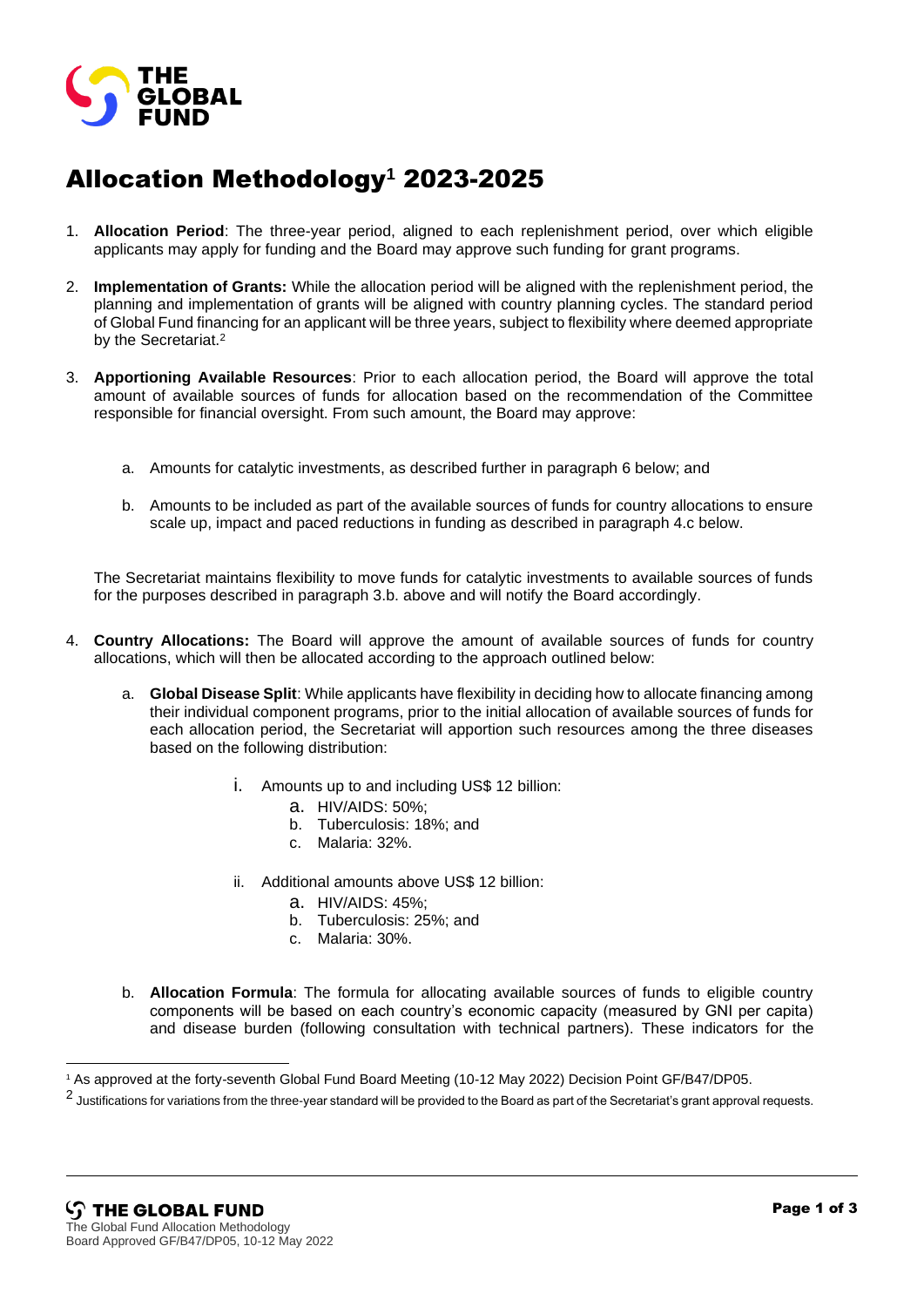allocation formula will be recommended by the Secretariat as part of the following allocationformula parameters that the Committee responsible for oversight of strategic matters will assess and approve prior to each allocation period:

- i. Indicators for disease burden and country economic capacity;
- ii. Maximum and minimum shares for the allocation; and
- iii. External financing adjustment.
- c. **Formula-Derived Allocation:** After making the global disease split, the Secretariat will apply the allocation parameters to apportion a share of the available sources of funds for country allocations to each eligible country component based on the shares produced by the allocation formula to obtain the initial calculated amount. The Secretariat will have flexibility to apportion the funding described in paragraph 3.b. above to ensure scale up, impact and paced reductions in funding across the portfolio, and be guided by the following initial approach to obtain the formula-derived allocation:
	- i. Each eligible country component, which had a previous funding level below its initial calculated amount, will receive a funding level that is at least the midpoint between its initial calculated amount and its previous funding level;
	- ii. Each eligible country component, which had a previous funding level above its initial calculated amount, will receive a reduction of at least 10--percent from its previous funding level<sup>3</sup>; and
	- iii. Previous funding level represents allocations from the previous allocation period.
- d. **Qualitative Factors**: The Secretariat may further adjust formula-derived allocations, to account for specific circumstances in each eligible country component, under the oversight of the Committee responsible for strategy matters.
	- i. Prior to each allocation period, the Committee responsible for strategy matters will approve the qualitative factors and the method for how they are applied, as well as oversee the adjustment process by the Secretariat; and
	- ii. Any adjustment greater than 15 percent of an eligible country component's formuladerived allocation and greater than USD 5 million shall be reported to the Board through the Committee responsible for strategy matters.
- 5. **Reallocation of Sources of Funds**: Upon confirmation by the Committee responsible for financial oversight, the Secretariat may conduct a strategic reallocation of available sources of funds according to the following parameters:
	- a. Sources of funds that are additional to the amount initially allocated to eligible country components shall be reallocated to prioritized and costed areas of need identified and registered as unfunded quality demand, in accordance with a prioritization developed by the Secretariat and approved by the Committee responsible for strategy matters**;** and
	- b. All reallocations of available sources of funds to grant programs shall be recommended by the Secretariat to the Board for approval.

<sup>3</sup> Where the initial calculated amount is greater than 90% of previous funding, the formula-derived amount will be the initial calculated amount.